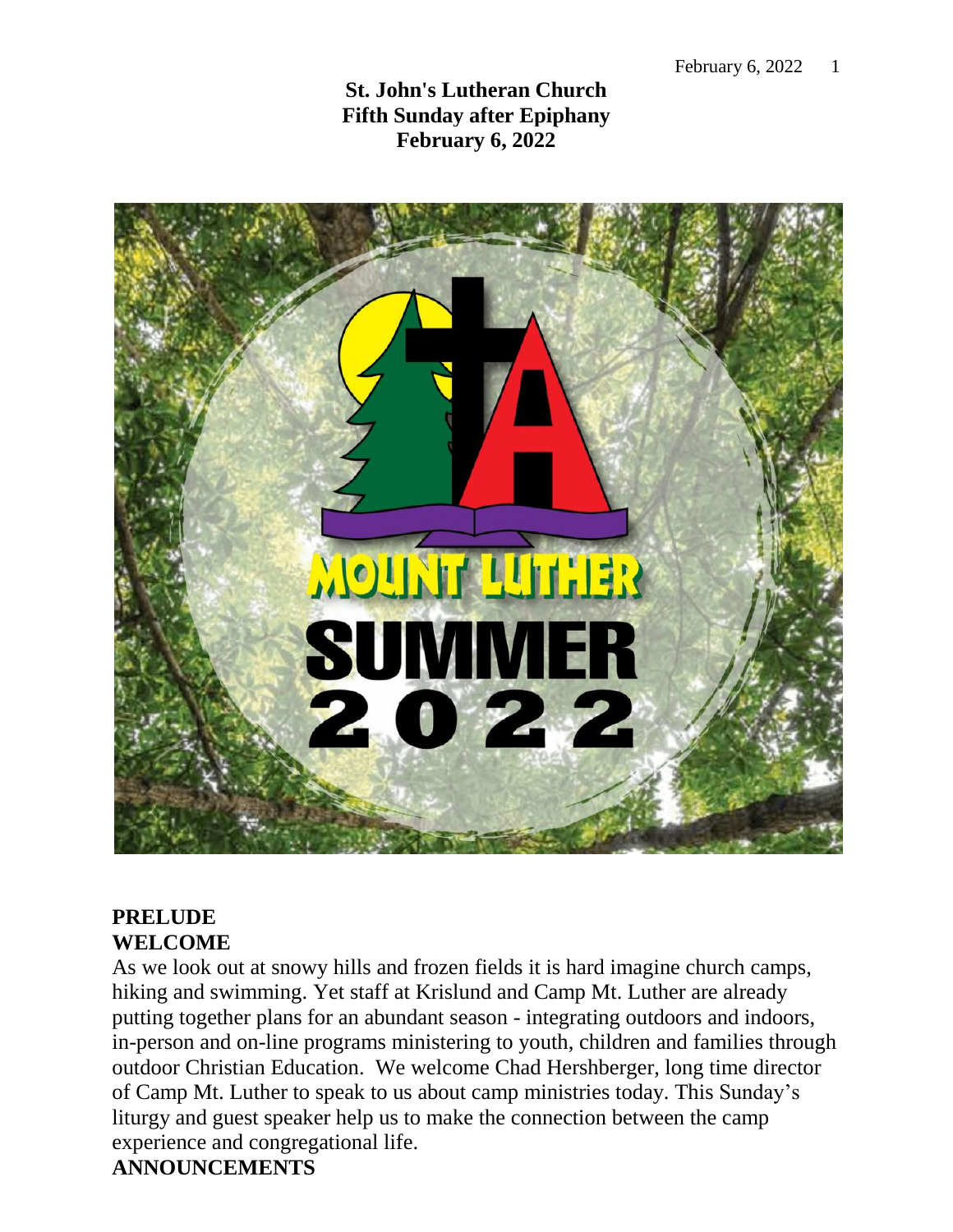

Text: Fred Kaan, b. 1929<br>Music: Jamaican folk tune, adapt. Doreen Potter, 1925–1980  $\ensuremath{\mathop{\otimes}}$  1975 Hope Publishing Co.

**LINSTEAD** L M and refrain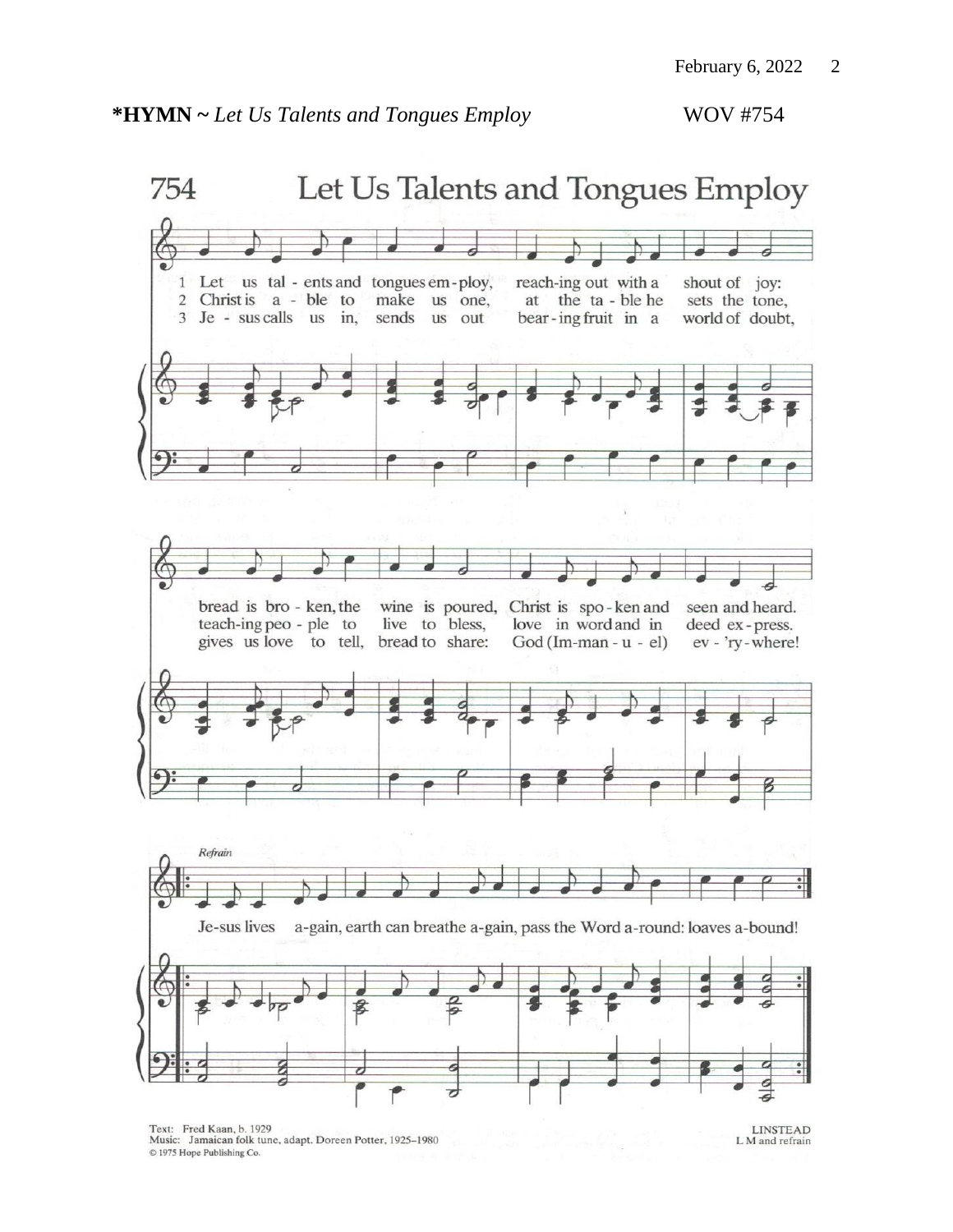### \***GREETING**

L The grace of our Lord Jesus Christ, the love of God, and the communion of the Holy Spirit be with you all.

### **\*OPENING SCRIPTURE/SILENT PRAYER**

 "I pray that you and all of God's people will understand what is called wide or long or high or deep. I want you to know all about Christ's love, although it is too wonderful to be measured. Then your lives will be filled with all that God is." (Ephesians 3:18-19 CEV)

## **\*CALL TO WORSHIP**

At Camp Mt. Luther the curriculum *Boundless: God beyond Measure,* helps campers and their leaders enter the hopeful and saving story of God and god's people and experience God's boundless creating, loving and merciful power for us. Let us be as campers today and rediscover boundless goodness, love, welcome, forgiveness and generosity.

Leader: God is boundless beyond measure.

## **All: God is goodness beyond measure.**

Leader: God is goodness beyond measure.

# **All: God is goodness beyond measure.**

Leader: God is love beyond measure.

## **All: God is love beyond measure.**

Leader: God is love beyond measure.

## **All: God is love beyond measure.**

Leader: God is welcome beyond measure.

# **All: God is welcome beyond measure.**

Leader: God is welcome beyond measure.

# **All: God is welcome beyond measure.**

Leader: God is forgiveness beyond measure.

# **All: God is forgiveness beyond measure.**

Leader: God is forgiveness beyond measure.

# **All: God is forgiveness beyond measure.**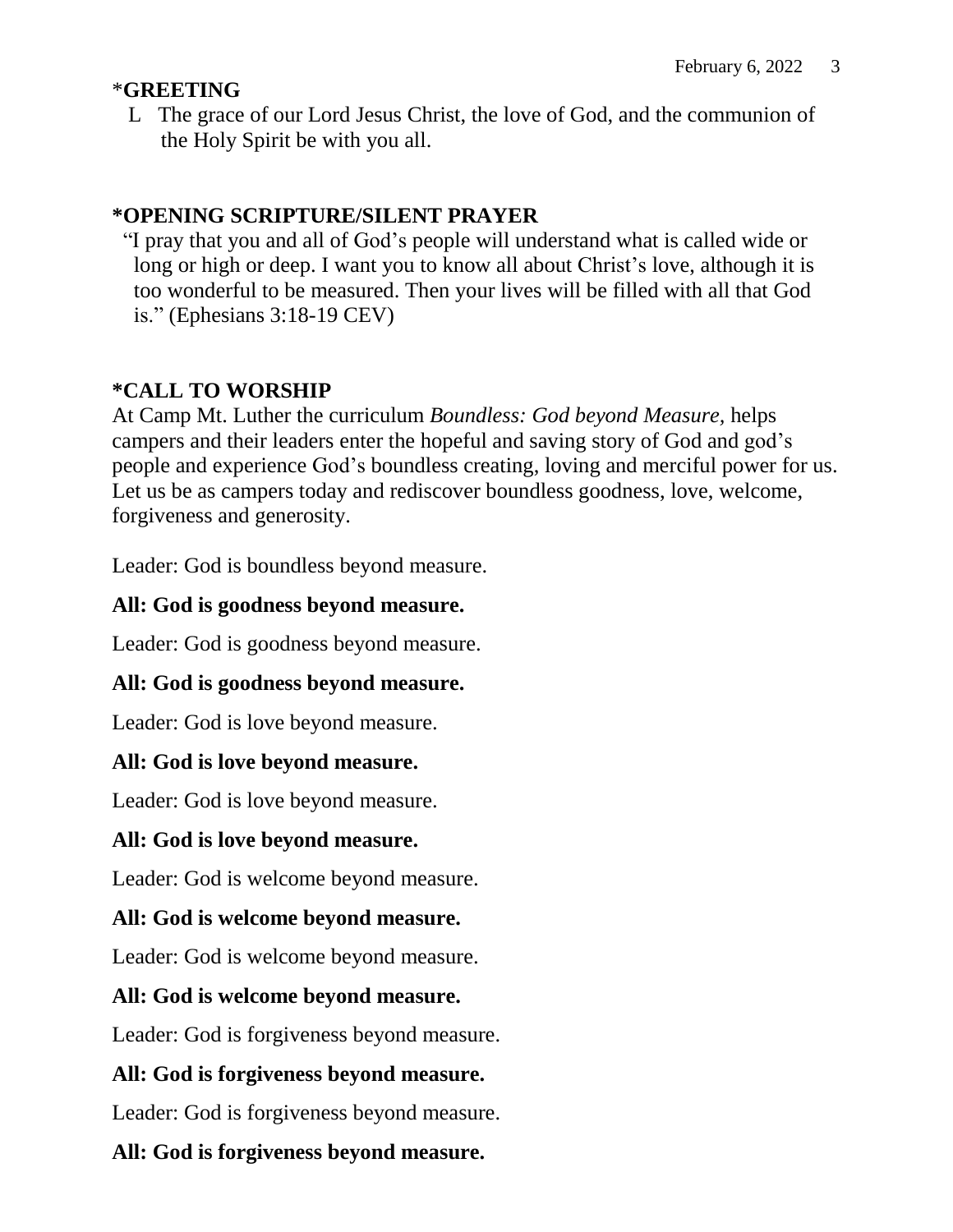Leader: God is generosity beyond measure.

#### **All: God is generosity beyond measure.**

Leader: God is generosity beyond measure.

#### **All: God is generosity beyond measure.**

**Leader:** Let us pray. You, God, are without bounds. You can't be measured. You are goodness beyond measure, love beyond measure, welcome beyond measure, forgiveness beyond measure, and generosity beyond measure. We give thanks for Camp Krislund and Camp Mt. Luther. May campers and counselors make new friends, greet old friends and learn more about you.

#### **ALL: Amen**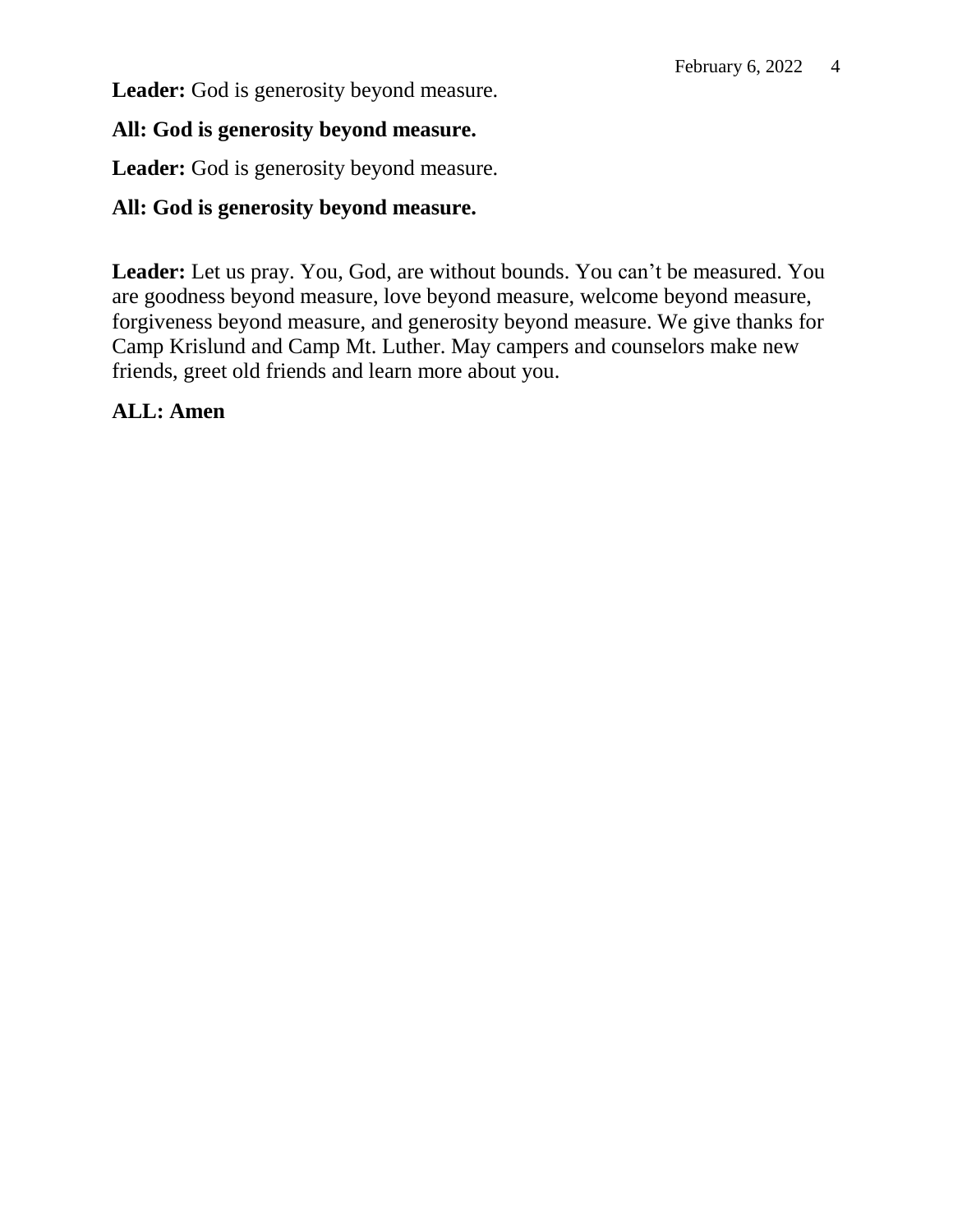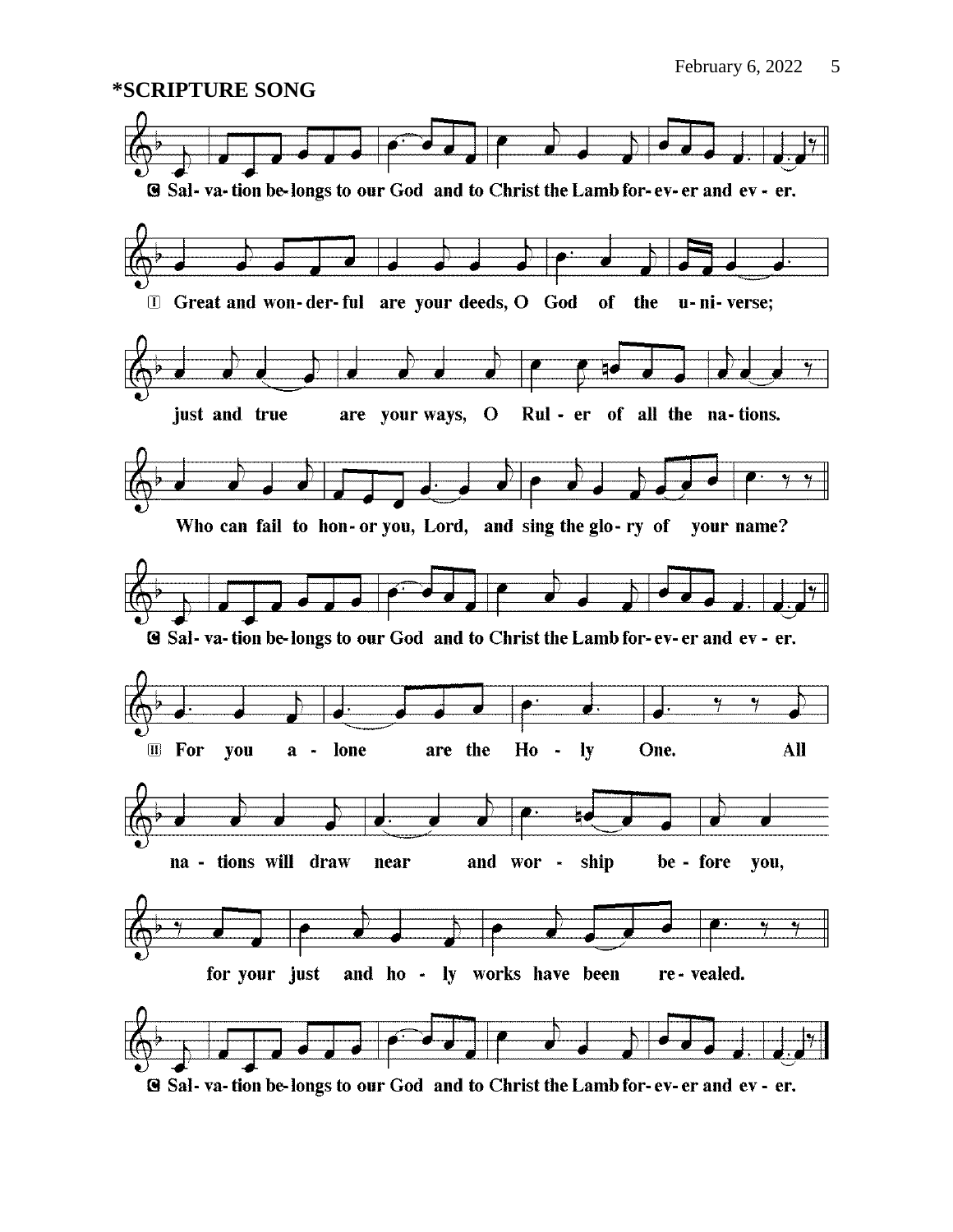#### **\*PRAYER of the DAY** ~ (*in unison)*



P Let us pray…

 Open our minds to your breathtaking work in the world, even as you call us to spread the good news of Jesus Christ, our mentor and savior, in whose name we pray. Amen

## **LESSONS**

 First Lesson ~ A reading from Isaiah 6:1-13  *after the reading* R The word of the Lord.

 **C Thanks be to God.**

Psalm 138 ~ *with response*

 *The psalm is announced, organ plays response 1x, cantor or pastor sings 1x, people join to sing response, then as psalm is read, congregation sings response at each R.*

 Second Lesson ~ A reading from 1 Corinthians 15:1-11  *after the reading* R The word of the Lord.

**C Thanks be to God.**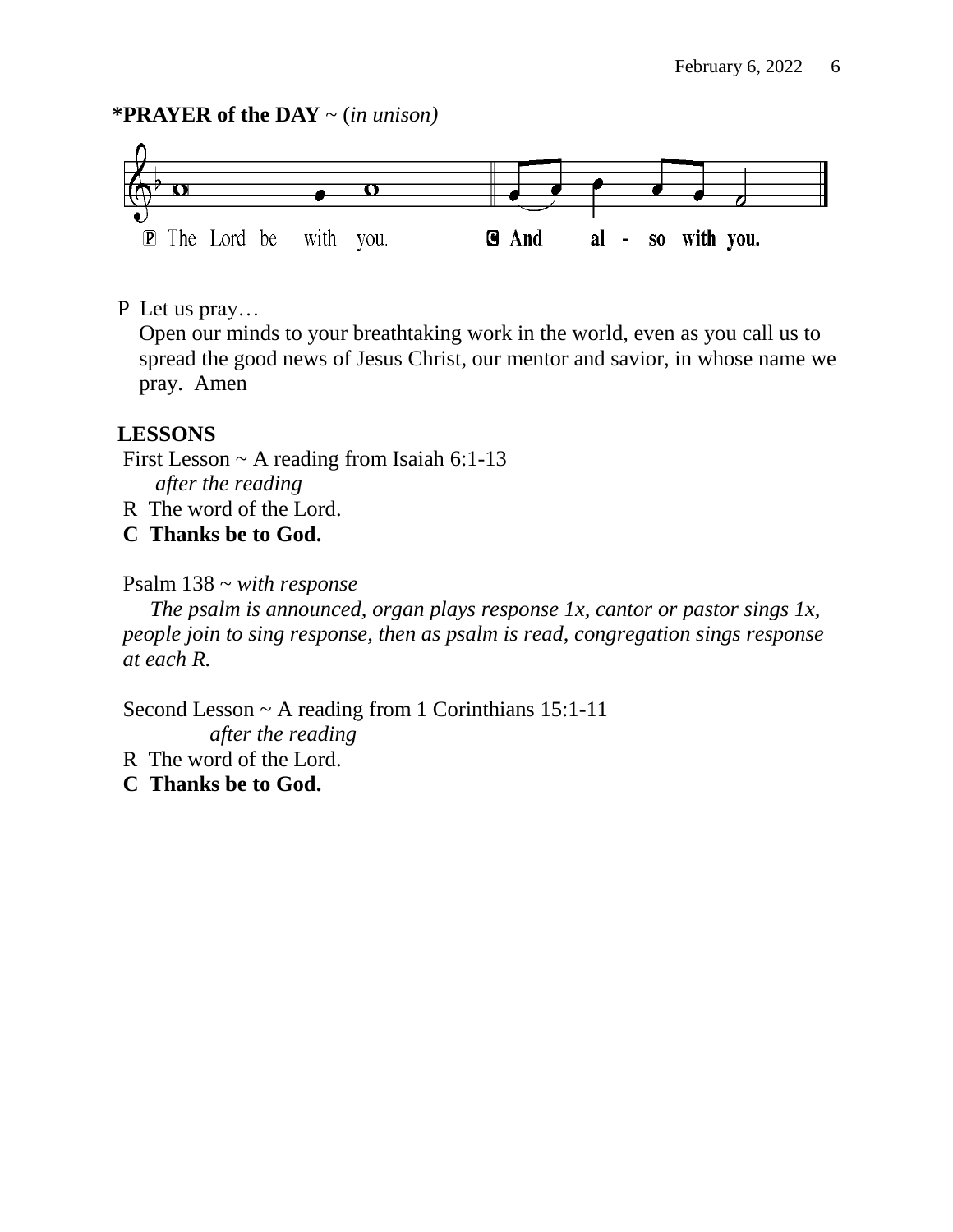#### **\*GOSPEL ACCLAMATION**



\*Gospel Reading ~

- P The Holy Gospel according to Luke the  $5<sup>th</sup>$  chapter.
- **C Glory to you, O Lord.** *After the reading*
- P The Gospel of the Lord.
- **C Praise to you, O Christ.**

**MESSAGE ~** *Chad Hershberger*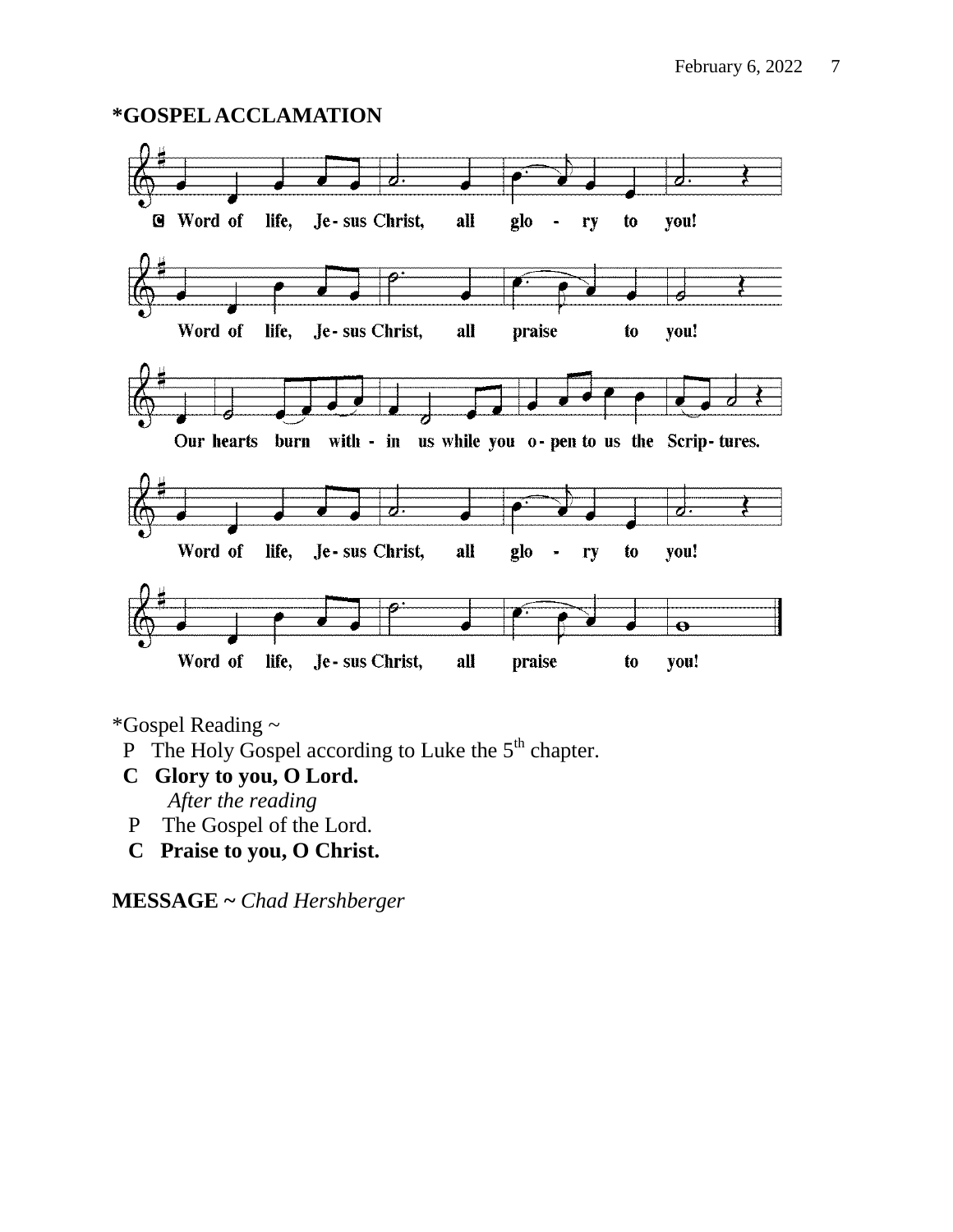

#### **\*RESPONSE to the WORD**

- P In Christ, you have heard the word of truth, the gospel of your salvation.
- **C We believe in him and are marked with the seal of the promised Holy Spirit.**
- P Living together in trust and hope, we confess our faith.
- **C I believe in God, the Father almighty, creator of heaven and earth.**
	- **I believe in Jesus Christ, his only Son, our Lord.**
		- **He was conceived by the power of the Holy Spirit**

 **and born of the virgin Mary.**

 **He suffered under Pontius Pilate,**

 **was crucified, died, and was buried.**

 **He descended into hell.\***

 **On the third day he rose again.**

 **He ascended into heaven,**

 **and is seated at the right hand of the Father. He will come again to judge the living and the dead. I believe in the Holy Spirit, the holy catholic Church, the communion of saints, the forgiveness of sins, the resurrection of the body,**

 **and the life everlasting. Amen** *continued*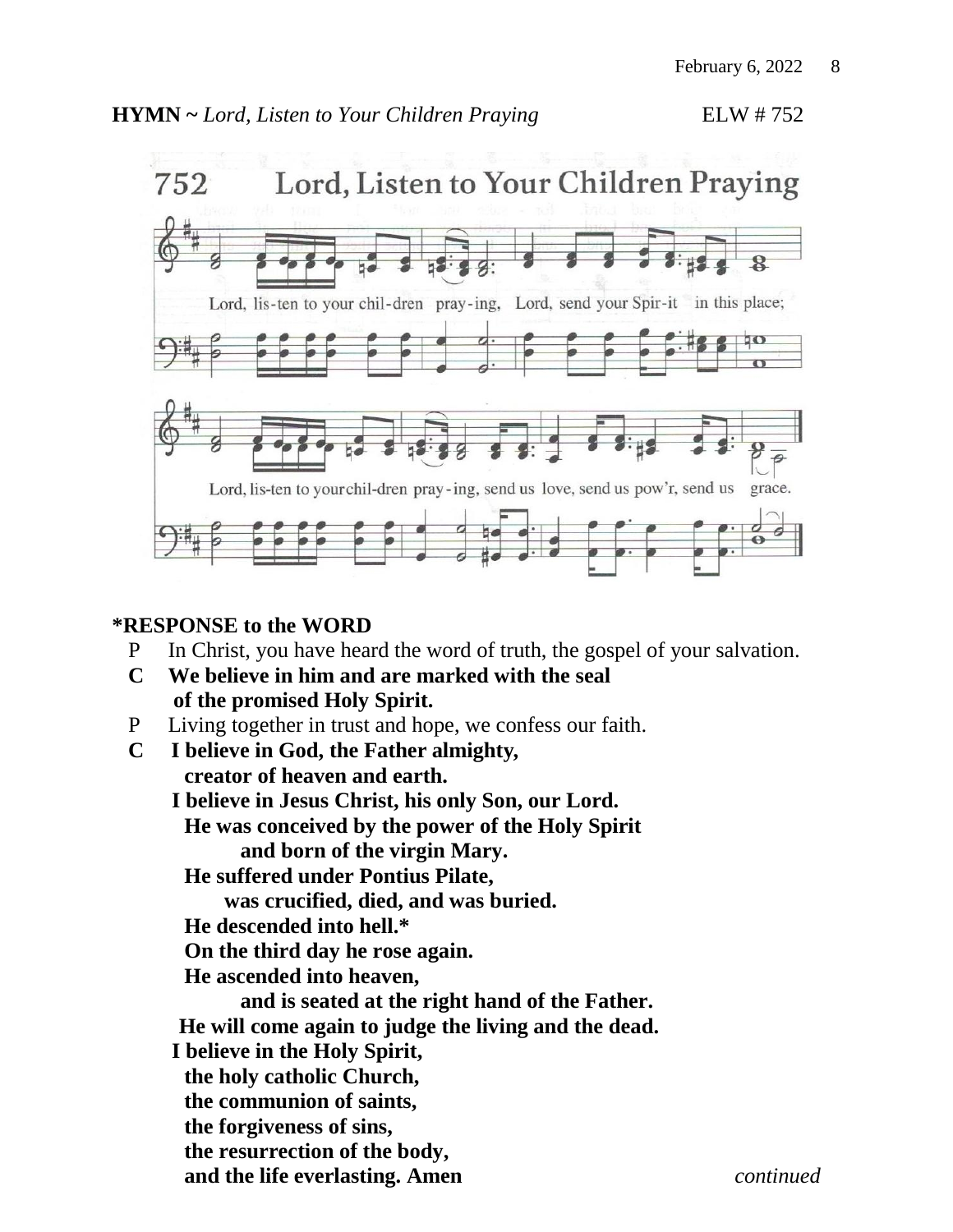- P Build yourselves up on your most holy faith;
- **C pray in the Holy Spirit.**
- P Keep yourselves in the love of God;
- **C look forward to the mercy of our Lord Jesus Christ.**
- P If anyone is in Christ, there is a new creation:
- **C Everything old has passed away; behold, everything has become new!**
- P God has given us the ministry of reconciliation. Therefore, let us be reconciled to God and to one another.

### *Silence for reflection and self-examination.*

- P Gracious God,
- **C have mercy on us. In your compassion forgive us our sins, known and unknown, things done and left undone. Uphold us by your Spirit so that we may live and serve you in newness of life, to the honor and glory of your holy name; through Jesus Christ our Lord. Amen**

### **\*THE PEACE**

- P Sisters and brothers, rejoice. Mend your ways, encourage one another, agree with one another, live in peace.
- P The peace of the Lord be with you always.
- **C And also with you**.

**OFFERING** ~ you may leave your gifts in one of the offering plates at the end of the front and back pews on your way out.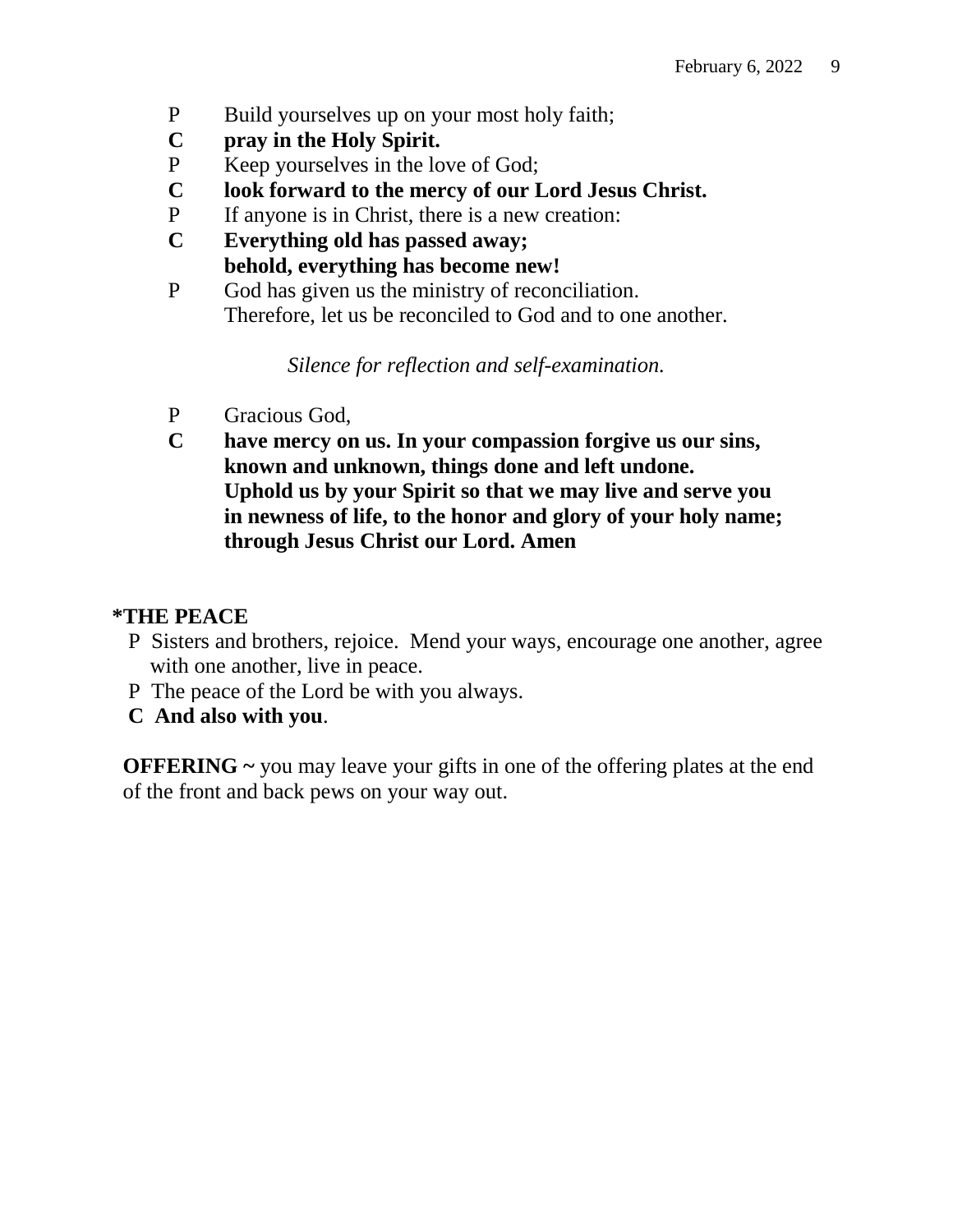#### **\*OFFERTORY**



### **\*OFFERTORY PRAYER**

- P Let us pray.
- P Merciful God,
- C **in the mystery of the Word made flesh, you embrace our lives with your great love for humanity. With joy and gladness we ask that these gifts may be for many a sign of that love, and that we may continue to share in your divine life, through Jesus Christ our Lord. Amen**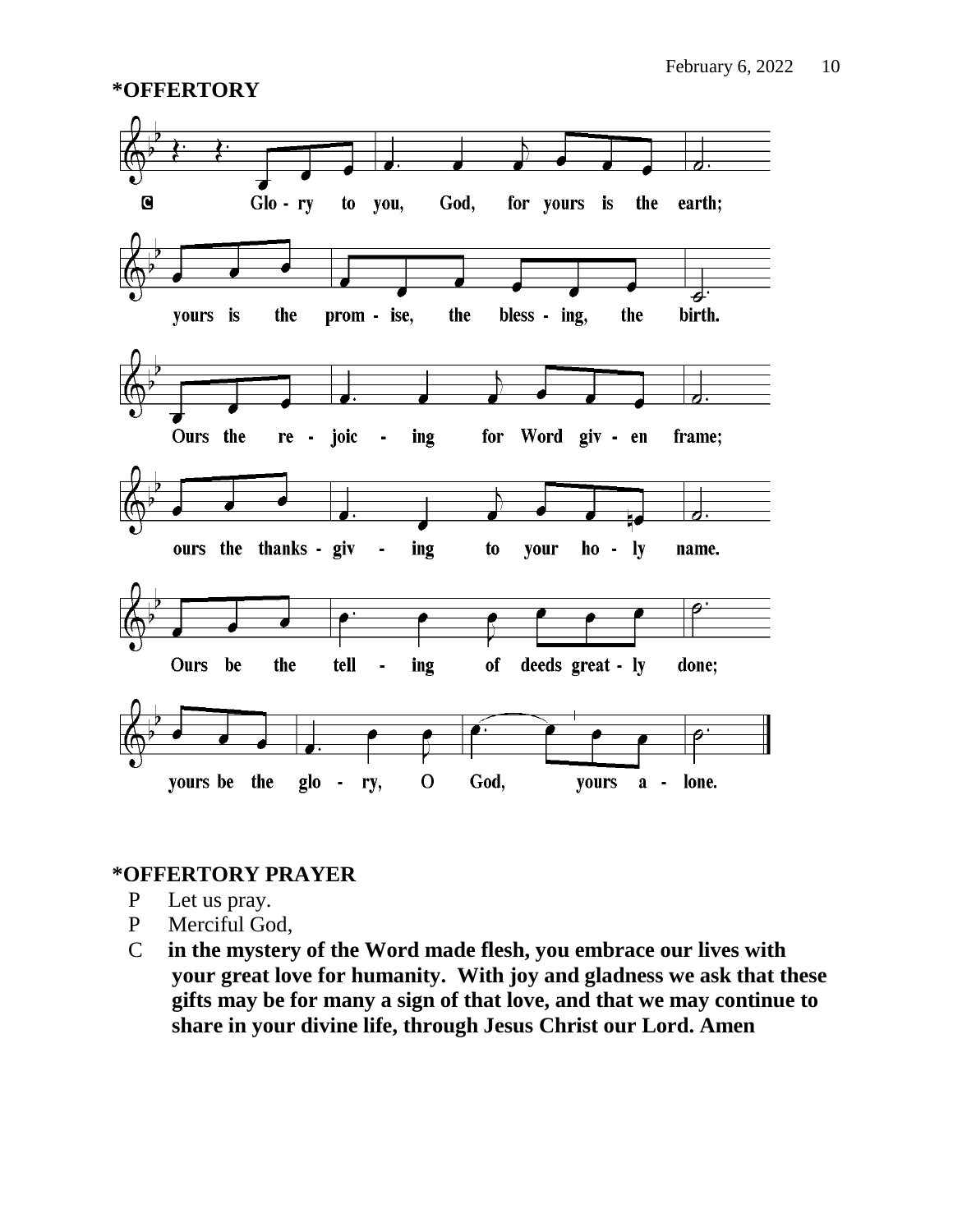#### **\*PRAYERS of the PEOPLE**

*A brief silence.*

 God of the great outdoors, on this day as we celebrate outdoor ministries, we give thanks to you for Camp Mount Luther and Camp Krislund. We are grateful for your hand in the work of sharing Christ in this place. Continue to plant the seeds of faith in the children, youth, and families who attend. Give guidance to the staff as they prepare for this year's camping season. God of grace, hear our prayer.

## **PRAYERS OF INTERCESSION**

Leader: We are going to pray! Our prayers are not just for us but for the whole world; we pray for people and places we don't even know. At the end of each prayer, I will say "God beyond measure" and then you should respond "God beyond measure." Let's try it. "God beyond measure."

#### **All: God beyond measure**.

Leader: Let us pray. You never sleep, God.

You are always awake, always watching, always willing the world and its people to turn in the right direction. Today God, we thank you for camp. God beyond measure.

#### **All: God beyond measure.**

Leader: May we all feel your love, your welcome, and may you listen to us as we share with you whatever joys or sorrows, discoveries or questions we currently have. Hear the prayers that are in our minds. (Pause and let the silence grow.) God beyond measure.

#### **All: God beyond measure.**

Leader: We pray for the campers and staff at Camp Mount Luther and Camp Krislund. Help the staff to share Christ and plant seeds in the lives of those who come to this place set apart. Open the minds of the children, youth, and adults who attend, so that they can encounter you in new and exciting ways. Help them to experience the beauty of your creation and come back to the congregation, ready to live a life of discipleship and service to you. God beyond measure.

#### **All: God beyond measure.**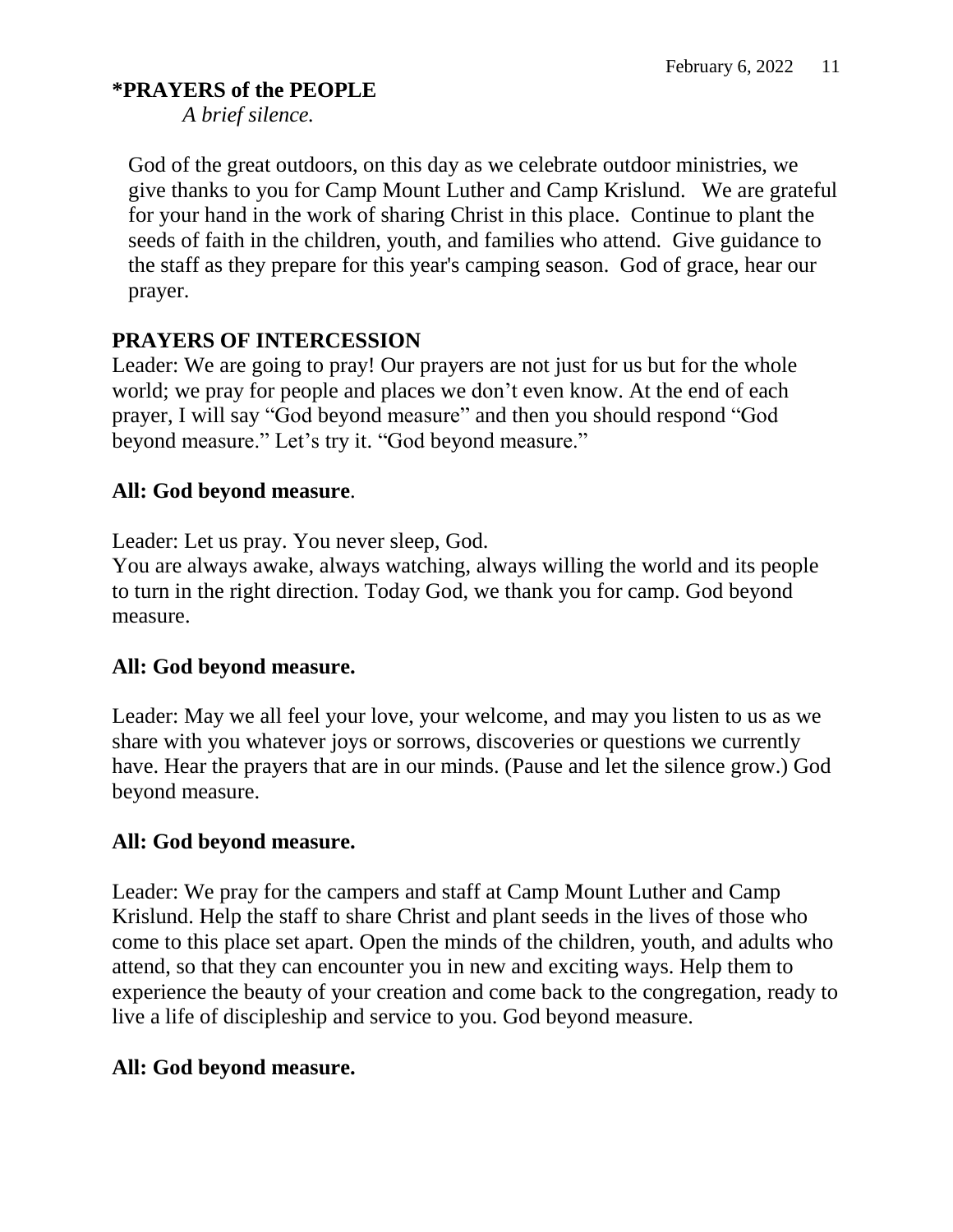Leader: Into your hands, we commit ourselves, our souls, our bodies, our minds, our futures, our families, and all of creation, because all things come from you and are best kept in your care. For all those for whom we pray, and whatever else you see that the world needs, we ask it in the name of Jesus Christ, our Lord and Savior.

### **All: Amen.**

#### **\*LORD's PRAYER**

- P Let us pray with confidence in the words our Savior gave us:
- **C Our Father in heaven, hallowed be your name, your kingdom come, your will be done, on earth as in heaven. Give us today our daily bread. Forgive us our sins as we forgive those who sin against us. Save us from the time of trial and deliver us from evil. For the kingdom, the power, and the glory are yours, now and forever. Amen**

#### **\*THE BLESSING**

- P May God bless every turn your life takes. May you always know that God is right behind you, right beside you, right before you, every step of the way. And may you always remember that there is no place you can go where God will not go with you! And all God's children say: Amen!
- P Almighty God, Father, + Son, and Holy Spirit, bless you now and forever.
- **C Amen**

**\*SENDING SONG ~** *They'll Know We Are Christians/Awesome God*

We are one in the Spirit We are one in the Lord We are one in the Spirit We are one in the Lord And we pray that all unity Will one day be restored

CHORUS: And they'll know we are Christians by our love, by our love Yes, they'll know we are Christians by our love… and we'll be singing Our God is an Awesome God God reigns from heaven above With wisdom, power, and love, Our God is an Awesome God.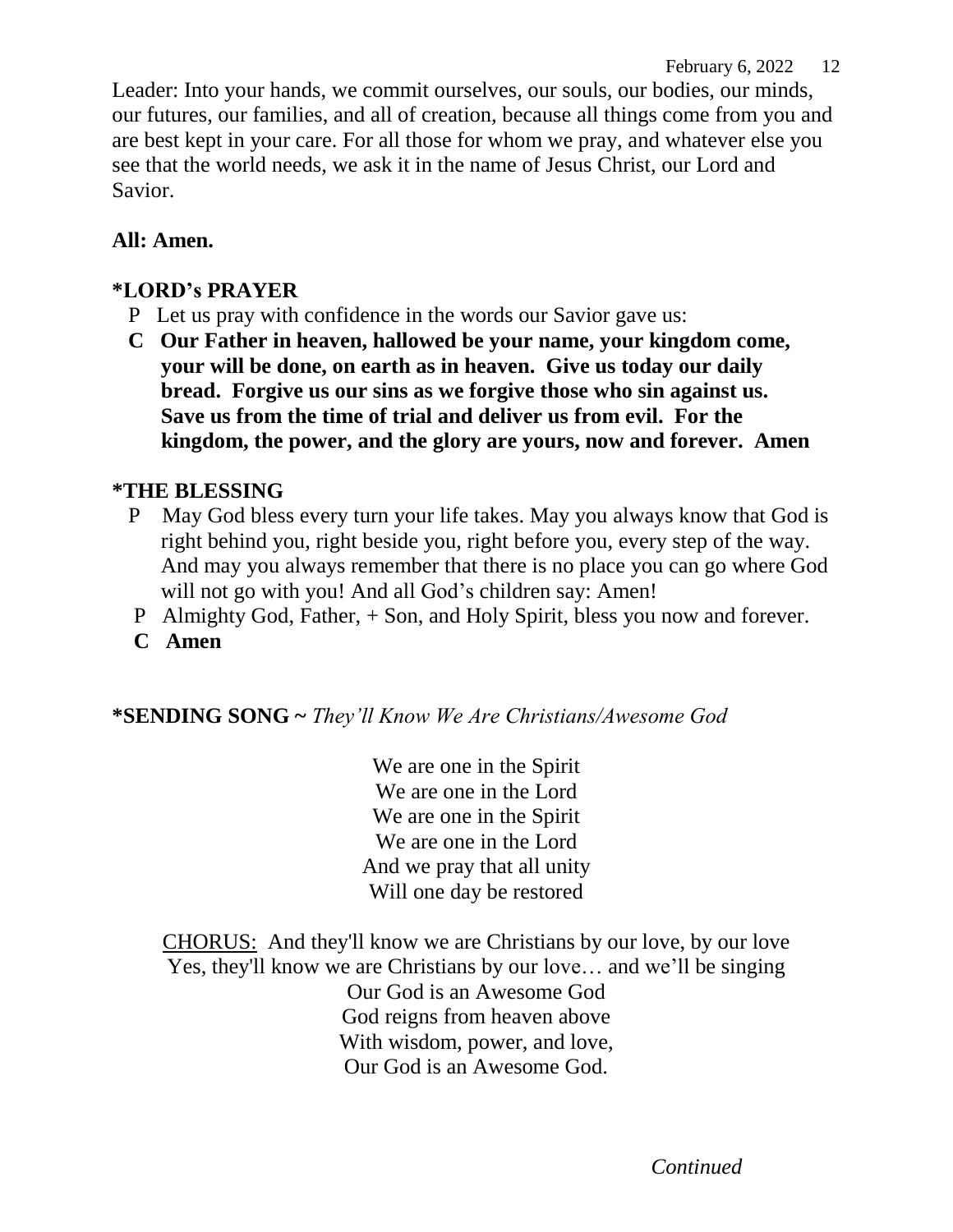We will walk with each other We will walk hand in hand We will walk with each other We will walk hand-in-hand And together we'll spread the news That God is in our land. CHORUS

We will work with each other We will work side-by-side We will work with each other We will work side-by-side And we'll guard each one's dignity and save each one's pride. CHORUS

> All praise to Creator From whom all things come And all praise to Christ Jesus, the only Son And all praise to the Spirit who makes us one. CHORUS

### \***DISMISSAL**

P Go in Peace. Serve the Lord **R Thanks be to God**

# **POSTLUDE**

**Pastor:** Reverend Ela J. Robertson Phone 740-338-7123 **Organist:** Seulki Susie Yoo **Church Office:** 935-2032 **Email us at [secretary@stjohnsbelleville.org](mailto:secretary@stjohnsbelleville.org)  St. John's Christian Day Care:** 935-2959

## *Our Mission Statement*

*We, the members of St. John's congregation, promise to share the good news of Jesus Christ, to worship and to love one another in our homes, church, community and the world.*

## *Our Vision Statement*

*To be people who are welcoming and encourage God's love in our community through our prayer, devotion, benevolence and deeds.*

**Today Greeters:** Jay and Joy Byler; **Lay Reader:** Anne Harshbarger

**Next Sunday, February 13 Greeters: VOLUNTEER NEEDED; Lay Reader: VOLUNTEER NEEDED**